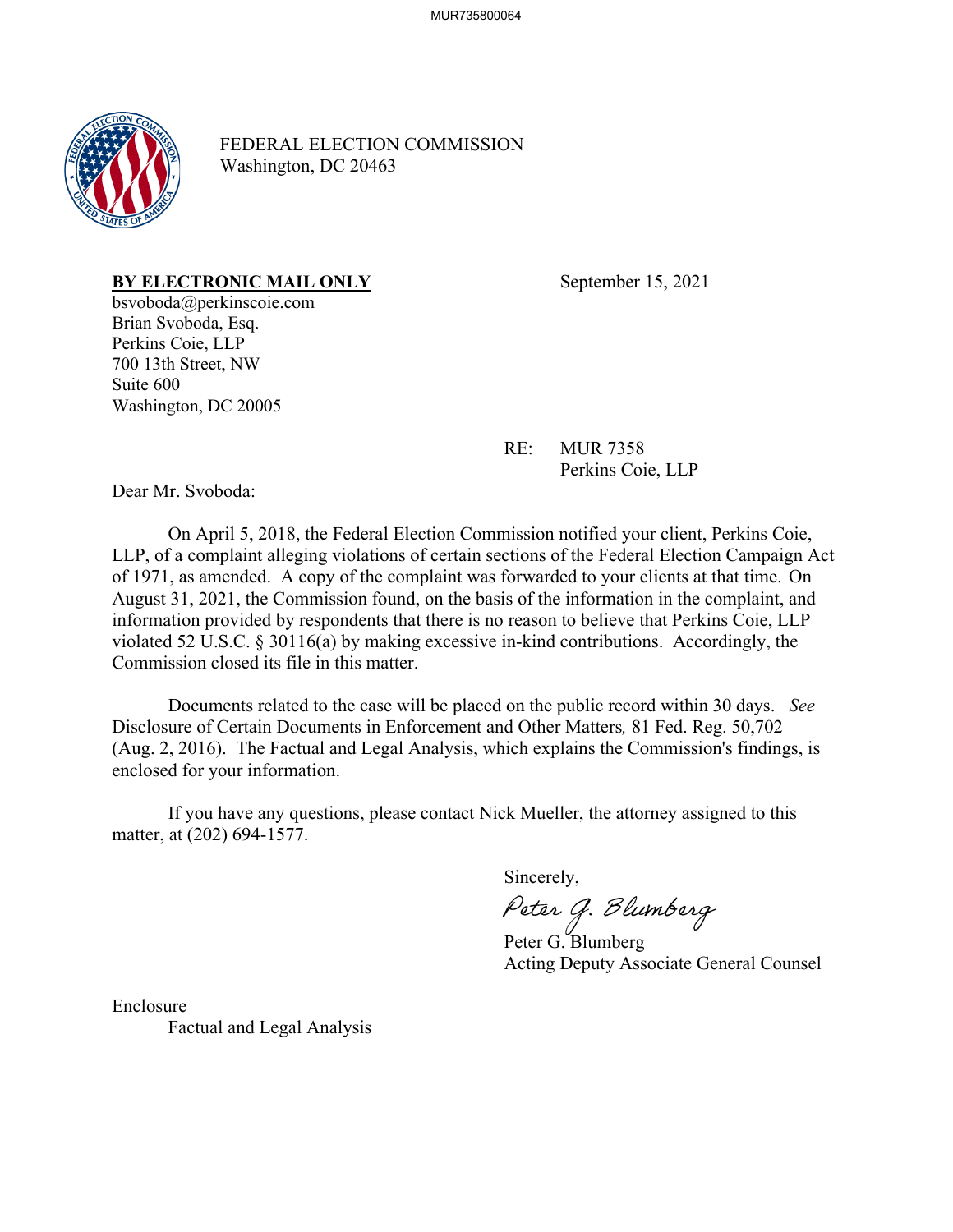| $\mathbf{1}$                                                          | FEDERAL ELECTION COMMISSION                                                                                                                                                                                                           |  |
|-----------------------------------------------------------------------|---------------------------------------------------------------------------------------------------------------------------------------------------------------------------------------------------------------------------------------|--|
| $\frac{2}{3}$                                                         | FACTUAL AND LEGAL ANALYSIS                                                                                                                                                                                                            |  |
| $\overline{4}$<br>5<br>6<br>$\overline{7}$<br>$\, 8$<br>9<br>10<br>11 | <b>RESPONDENTS:</b><br>Rosen for Nevada and Steven Mele<br><b>MUR: 7358</b><br>in his official capacity as treasurer<br>Jacky Rosen<br>Perkins Coie LLP<br>Wolf, Rifkin, Shapiro, Schulman & Rabkin, LLP<br><b>INTRODUCTION</b><br>I. |  |
|                                                                       |                                                                                                                                                                                                                                       |  |
| 12                                                                    | This matter was generated by a Complaint filed with the Federal Election Commission                                                                                                                                                   |  |
| 13                                                                    | involving allegations that the law firms Perkins Coie LLP ("Perkins Coie") and Wolf, Rifkin,                                                                                                                                          |  |
| 14                                                                    | Shapiro, Schulman & Rabkin, LLP ("Wolf Rifkin") made excessive and unreported in-kind                                                                                                                                                 |  |
| 15                                                                    | contributions to then-U.S. Representative Jacky Rosen and her principal campaign committee,                                                                                                                                           |  |
| 16                                                                    | Rosen for Nevada and Steven Mele in his official capacity as treasurer (the "Committee"), by                                                                                                                                          |  |
| 17                                                                    | providing the Committee with free legal services defending Rosen and the Committee in a                                                                                                                                               |  |
| 18                                                                    | defamation action stemming from her 2016 congressional campaign. <sup>1</sup> Respondents assert that                                                                                                                                 |  |
| 19                                                                    | two national party committees paid for the legal services received by the Committee with funds                                                                                                                                        |  |
| 20                                                                    | from a segregated account designated for election recounts and contests and other legal                                                                                                                                               |  |
| 21                                                                    | proceedings and argue that such payments are not subject to limitation under the Federal Election                                                                                                                                     |  |
| 22                                                                    | Campaign Act of 1971, as amended (the "Act"). $2$                                                                                                                                                                                     |  |
| 23                                                                    | As discussed below, neither law firm appears to have made an in-kind contribution to                                                                                                                                                  |  |
| 24                                                                    | Rosen or her Committee. Accordingly, the Commission finds no reason to believe that Perkins                                                                                                                                           |  |
| 25                                                                    | Coie or Wolf Rifkin violated 52 U.S.C. § 30116(a) by making excessive in-kind contributions.                                                                                                                                          |  |

<span id="page-1-0"></span><sup>1</sup> Compl. (Mar. 30, 2018). During the 2016 election cycle, Rosen was a candidate for the U.S. House of Representatives from the Third District in Nevada. *See* Jacky Rosen Statement of Candidacy (Jan. 26, 2016). Rosen was a candidate for U.S. Senate from Nevada in 2018 and the Committee remains her principal campaign committee. *See* Rosen for Nevada Amended Statement of Organization (Mar. 23, 2021).

<span id="page-1-1"></span><sup>2</sup> Rosen and Committee Resp. ("Rosen Resp.") (May 25, 2018); Perkins Coie Resp. (May 25, 2018); Wolf Rifkin Resp. (May 25, 2018) (incorporating by reference Perkins Coie Resp.).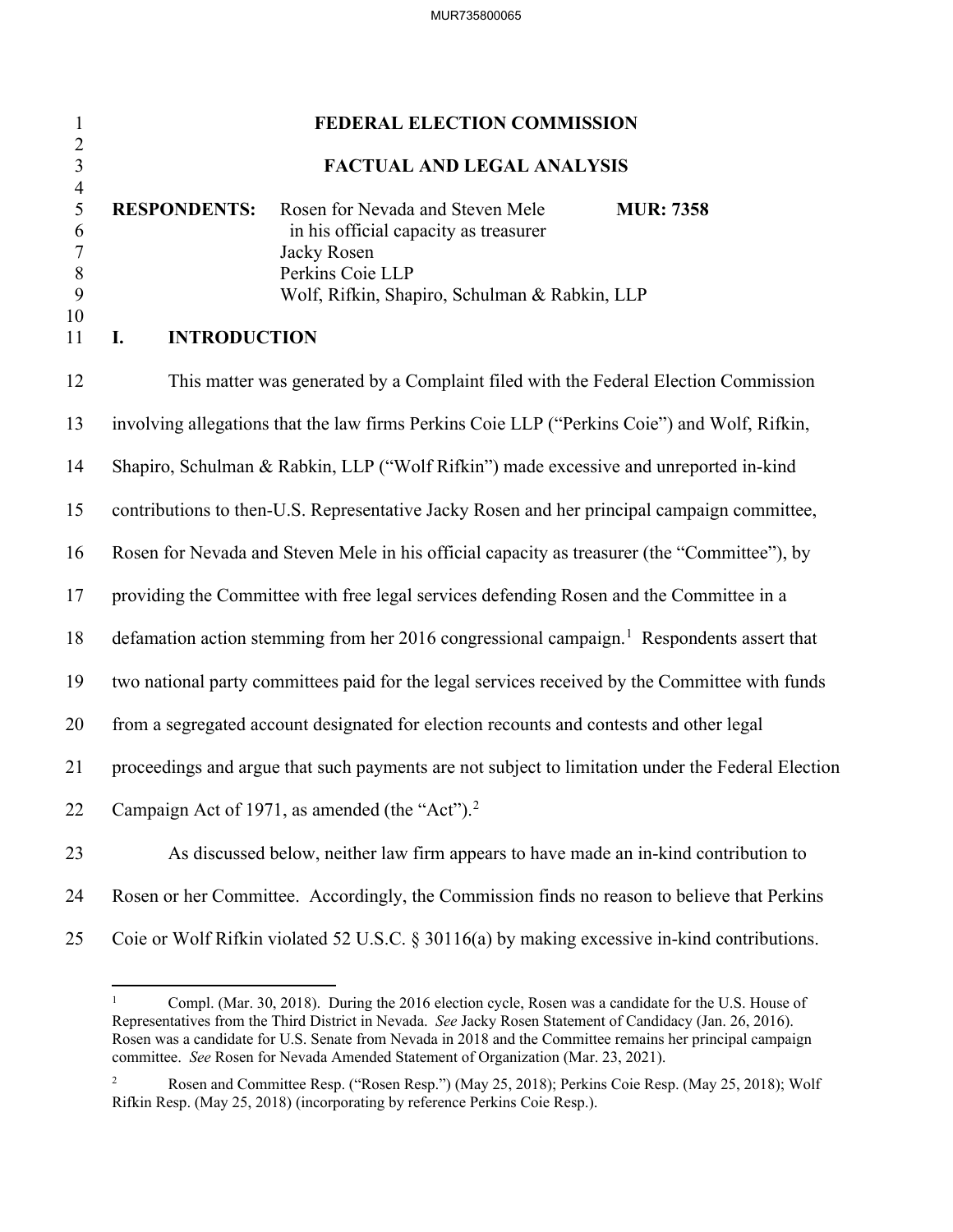MUR 7358 (Rosen for Nevada, *et al*.) Factual and Legal Analysis Page 2 of 6

1 Further, considering that the Commission has yet to provide guidance to the regulated

2 community regarding the scope of "legal proceedings" that may be paid for from such a

3 segregated account, the Commission dismisses as a matter of prosecutorial discretion the

4 allegation that Rosen or the Committee violated 52 U.S.C. §§ 30116(f) and 30104(b) by

5 knowingly accepting and failing to report, respectively, excessive in-kind contributions in the

- 6 form of third-party payments for legal expenses.
- 

## 7 **II. FACTUAL BACKGROUND**

8 In November 2016, Rosen and the Committee were sued for defamation by her 2016 9 general election opponent, Danny Tarkanian.<sup>[3](#page-2-0)</sup> Tarkanian alleged that ads run by the Rosen 10 Committee on YouTube and other social media platforms made false claims, including that <sup>11</sup> "Tarkanian set up 13 fake charities that preyed on vulnerable seniors."<sup>4</sup> Rosen and the 12 Committee retained Perkins Coie and Wolf Rifkin to defend them in the lawsuit.<sup>[5](#page-2-2)</sup> The 13 Complaint notes that the defamation suit survived a motion to dismiss and an appeal had been 14 filed with the Supreme Court of Nevada,<sup>[6](#page-2-3)</sup> but the Committee's reports filed with the 15 Commission do not disclose any disbursements to Wolf Rifkin and only one disbursement for  $16$  \$6,232 to Perkins Coie for "legal services."<sup>[7](#page-2-4)</sup> Based on this information, the Complaint alleges

<span id="page-2-1"></span>4 *Rosen v. Tarkanian*, 135 Nev. 436, 437-438 (Nev. 2019).

<span id="page-2-0"></span><sup>3</sup> Compl. at 1.

<span id="page-2-2"></span><sup>5</sup> *Id.*; Rosen Resp. at 2; Perkins Coie Resp. at 2.

<span id="page-2-3"></span><sup>6</sup> Since the filing of the Complaint in this matter, the Nevada Supreme Court heard the case, reversing and remanding the trial court's denial of Rosen's special motion to dismiss. *Rosen v. Tarkanian*, 135 Nev. 436 (Nev. 2019).

<span id="page-2-4"></span><sup>7</sup> Compl. at 1-2; Rosen for Nevada, 2017 Year-End Report (Feb. 9, 2018). Commission records show 32 additional payments from the Committee to Perkins Coie totaling \$125,460 after the Complaint was filed. *See FEC Disbursements: Filtered Results*, FEC.GOV[, https://www.fec.gov/data/disbursements/?data\\_type=](https://www.fec.gov/data/disbursements/?data_type=%E2%80%8Cprocessed&committee_id=C00606939&recipient_name=PERKINS+COIE&min_date=03%2F31%2F2018&max_date=12%2F31%2F2021) [processed&committee\\_id=C00606939&recipient\\_name=PERKINS+COIE&min\\_date=03%2F31%2F2018&max\\_d](https://www.fec.gov/data/disbursements/?data_type=%E2%80%8Cprocessed&committee_id=C00606939&recipient_name=PERKINS+COIE&min_date=03%2F31%2F2018&max_date=12%2F31%2F2021) [ate=12%2F31%2F2021](https://www.fec.gov/data/disbursements/?data_type=%E2%80%8Cprocessed&committee_id=C00606939&recipient_name=PERKINS+COIE&min_date=03%2F31%2F2018&max_date=12%2F31%2F2021) (Last visited July 19, 2021) (Rosen for Nevada disbursements to Perkins Coie from March 31, 2018, to present).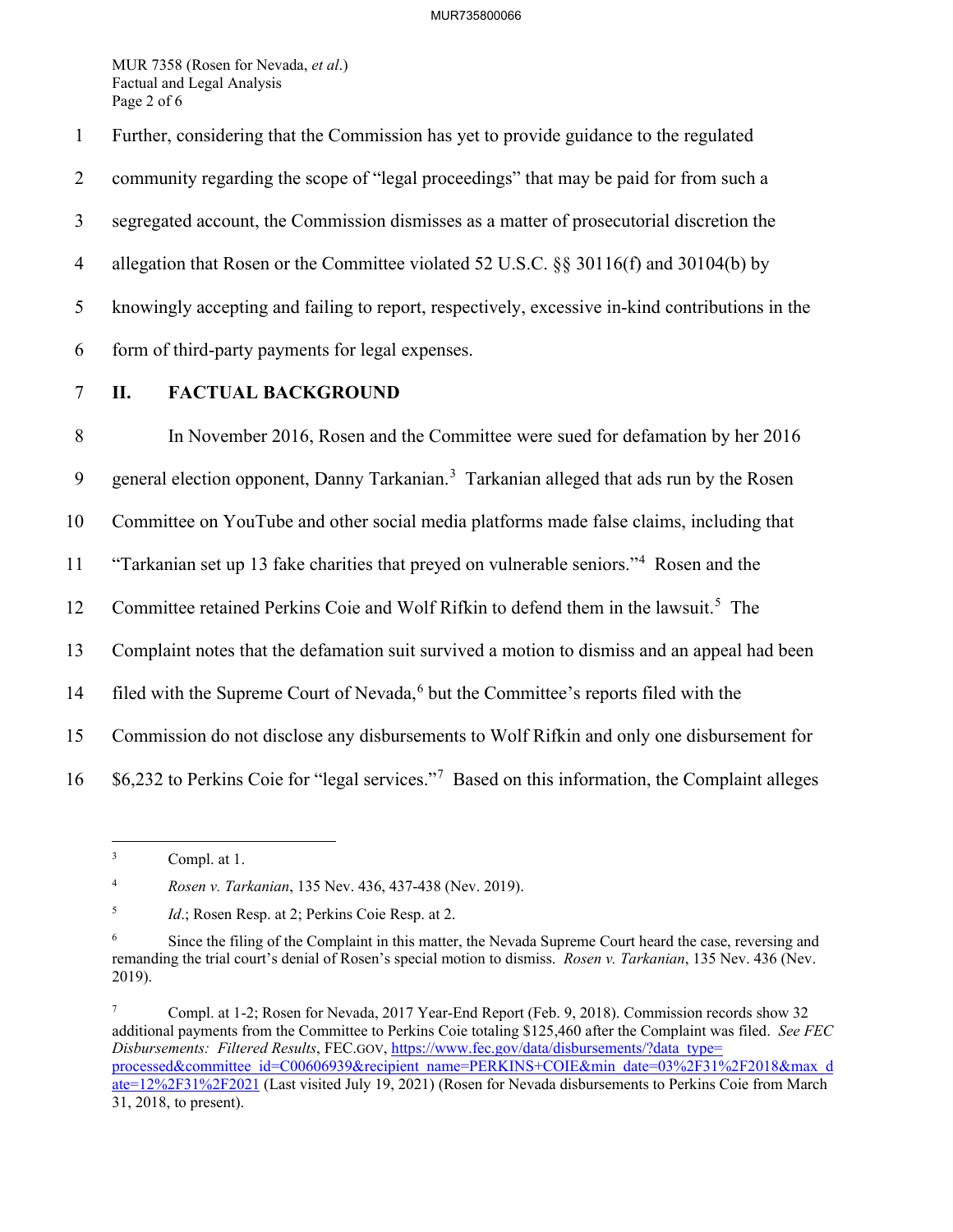MUR 7358 (Rosen for Nevada, *et al*.) Factual and Legal Analysis Page 3 of 6

- 1 that the value of the work done by these firms, over the course "of sixteen months of legal
- 2 representation," exceeds the contribution limits. $8 \times 10^{-10}$  $8 \times 10^{-10}$
- 3 Respondents do not dispute these facts but explain that the Democratic Congressional
- 4 Campaign Committee ("DCCC") and the Democratic Senatorial Campaign Committee
- 5 ("DSCC") paid Perkins Coie and Wolf Rifkin for the legal services they provided to Rosen and
- 6 the Committee from their "legal proceedings account  $[s]$ ." Reports filed with the Commission
- 7 by the DCCC and the DSCC between 2017 and 2021 reflect that these committees have made
- 8 disbursements to Perkins Coie in excess of \$45,000,000 and to Wolf Rifkin in excess of \$25,000,
- 9 many of which indicate the use of the recount or other legal proceedings fund, but which do not
- [10](#page-3-2) indicate which legal matter is associated with each disbursement.<sup>10</sup>
- 11 **III. LEGAL ANALYSIS**
- 12 Under the Act, a "contribution" is "anything of value made by any person for the purpose
- 13 of influencing an election for Federal office."<sup>[11](#page-3-3)</sup> "Anything of value" includes all in-kind
- 14 contributions, such as "the provision of any goods or services without charge" or at a charge less

<span id="page-3-0"></span><sup>8</sup> Compl. at 3.

<span id="page-3-1"></span><sup>9</sup> Rosen Resp. at 1; Perkins Coie Resp. at 1. Respondents state that DCCC made these disbursements from its recount and legal services account and that once Rosen announced her 2018 candidacy for the Senate, DSCC also began making such disbursements. Rosen Resp. at 3; Perkins Coie Resp. at 3; s*ee* Jacky Rosen Statement of Candidacy for U.S. Senate (July 7, 2017).

<span id="page-3-2"></span><sup>10</sup> *See, e.g.*, *FEC Disbursements: Filtered Results*, FEC.GOV, https://www.fec.gov/data/disbursements/?data \_type=processed&committee\_id=C00000935&recipient\_name=perkins+coie&min\_date=01%2F01%2F2017&max\_ date=12%2F31%2F2021 (last visited July 19, 2021) (DCCC disbursements to Perkins Coie from 2017, to present); *FEC Disbursements: Filtered Results*, FEC.GOV, https://www.fec.gov/data/disbursements/?data\_type =processed&committee\_id=C00042366&recipient\_name=perkins+coie&min\_date=01%2F01%2F2017&max\_date= 12%2F31%2F2021; (last visited July 19, 2021) (DSCC disbursements to Perkins Coie from 2017 to present); DSCC, February Monthly Report at 1636 (Feb. 20, 2018), *available at* [http://docquery.fec.gov/pdf/719/](http://docquery.fec.gov/pdf/719/201802200200162719%E2%80%8C/201802200200162719.pdf) [201802200200162719/201802200200162719.pdf;](http://docquery.fec.gov/pdf/719/201802200200162719%E2%80%8C/201802200200162719.pdf) *see also* Rosen Resp. at 5 (stating that the amounts paid during this period to Perkins Coie by DCCC include not only payments relating to Rosen's defamation defense, but also "other legal expenses incurred by DCCC in connection with election recounts, contests and other legal proceedings").

<span id="page-3-3"></span><sup>11 52</sup> U.S.C. § 30101(8)(A)(i).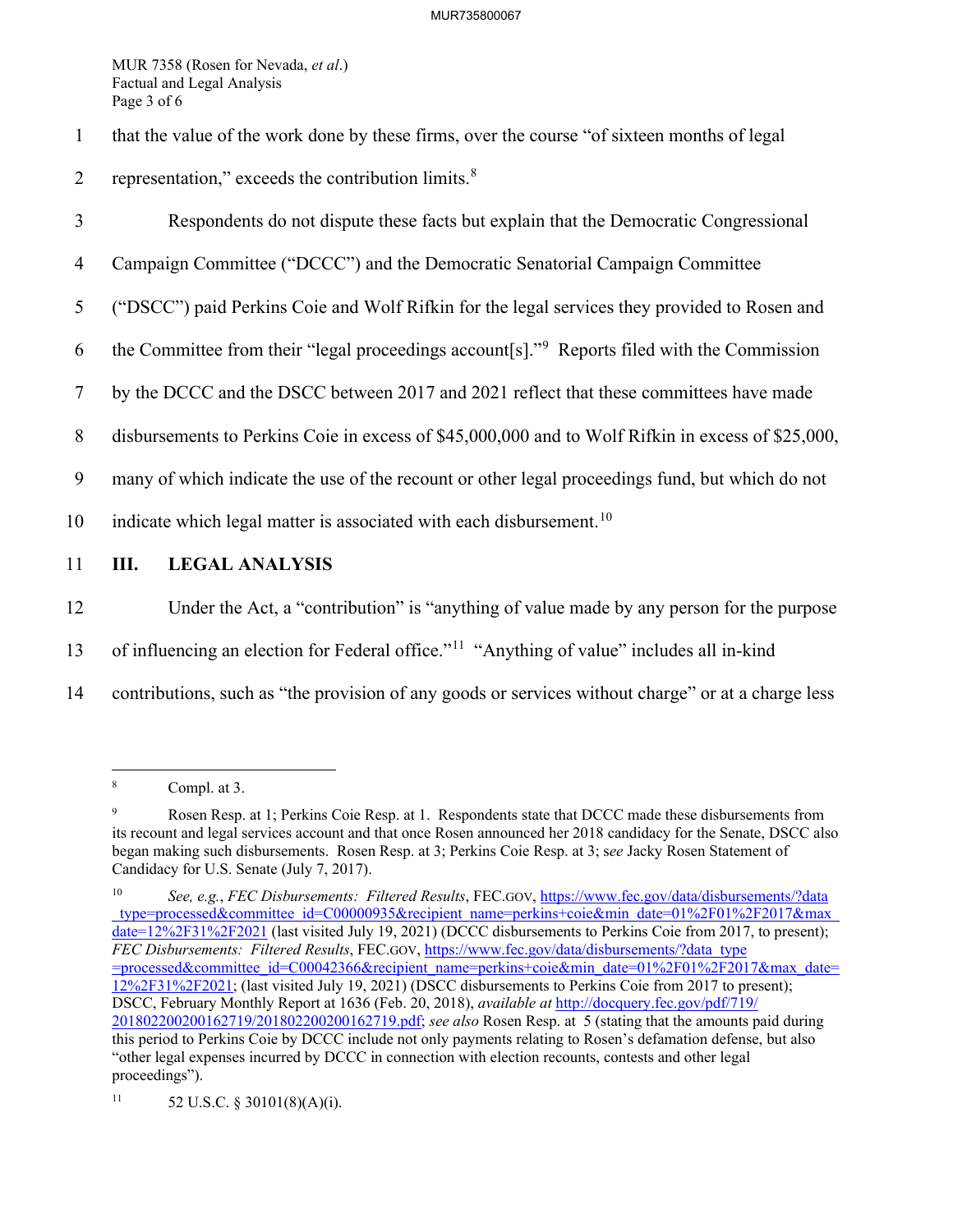MUR 7358 (Rosen for Nevada, *et al*.) Factual and Legal Analysis Page 4 of 6

than the usual and normal charge.<sup>[12](#page-4-0)</sup> The Act also defines "contribution" to include the "payment" 2 by any person of compensation for the personal services of another person which are rendered to  $\alpha$  a political committee without charge for any purpose.<sup> $13$ </sup> All principal campaign committees are 4 required to file reports disclosing all of their receipts and disbursements, including in-kind 5 contributions.<sup>[14](#page-4-2)</sup> The Act further provides that no person shall make contributions to any 6 candidate and his or her authorized political committees with respect to any election for federal 7 office which, in the aggregate, exceed \$2,700 for the 2016 or 2018 election cycles.<sup>[15](#page-4-3)</sup> National 8 political party committees may support their candidates with coordinated party expenditures, 9 subject to limitation.<sup>[16](#page-4-4)</sup> 10 In the present matter, both law firms were paid for their services by the DCCC and the 11 DSCC, via their respective segregated accounts. Thus, neither law firm "provi[ded] any goods 12 or services without charge" and thereby did not make in-kind contributions to the Committee as 13 the Complaint alleges. Likewise, the Committee did not receive, and thus was not required to 14 report, any such in-kind contributions from the law firms. 15 The Consolidated and Further Continuing Appropriations Act of 2015 amended the Act 16 to allow national party committees to create separate segregated accounts "to defray expenses 17 incurred with respect to the preparation for and the conduct of election recounts and contests and

<span id="page-4-0"></span> $12$  11 C.F.R. § 100.52(d).

<span id="page-4-1"></span><sup>13 52</sup> U.S.C. § 30101(8)(A)(ii); 11 C.F.R. § 100.54.

<span id="page-4-2"></span><sup>14 52</sup> U.S.C. § 30104(b); 11 C.F.R. § 104.3.

<span id="page-4-3"></span><sup>15 52</sup> U.S.C. § 30116(a)(1)(A); *see* 11 C.F.R. §§ 110.1(b)(1)(i), 110.17(b); Price Index Adjustments for Contribution and Expenditure Limitations and Lobbyist Bundling Disclosure Threshold (2018 election cycle), 82 Fed. Reg. 10904, 10906 (Feb. 16, 2017); Price Index Adjustments for Contribution and Expenditure Limitations and Lobbyist Bundling Disclosure Threshold (2016 election cycle), 80 Fed. Reg. 5750, 5752 (Feb. 3, 2015).

<span id="page-4-4"></span><sup>&</sup>lt;sup>16</sup> 52 U.S.C. § 30116(d)(1)-(3); 11 C.F.R. § 109.32.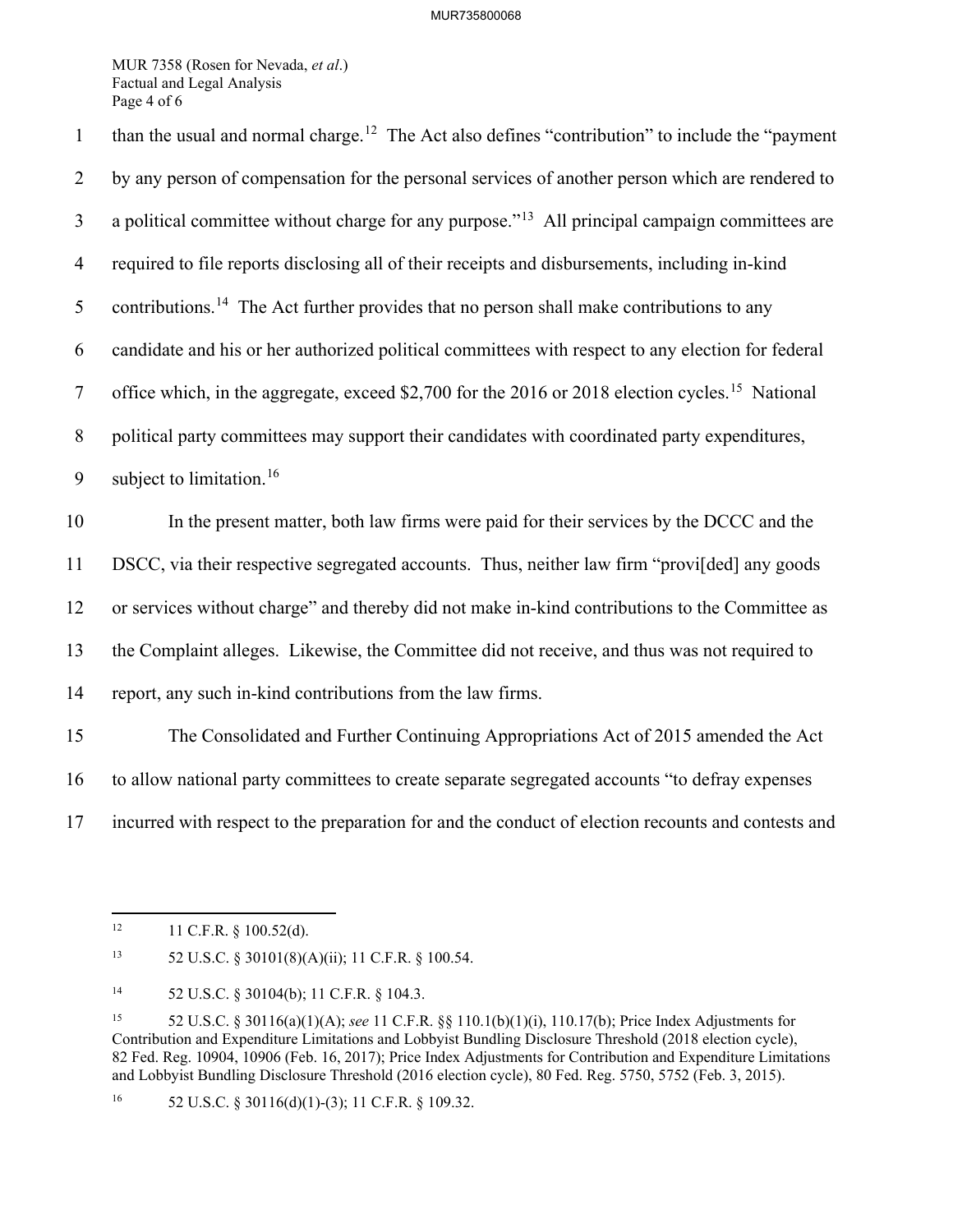## MUR735800069

MUR 7358 (Rosen for Nevada, *et al*.) Factual and Legal Analysis Page 5 of 6

| $\mathbf{1}$   | other legal proceedings." <sup>17</sup> Such accounts are in addition to any other federal accounts           |
|----------------|---------------------------------------------------------------------------------------------------------------|
| $\overline{2}$ | maintained by a national party committee and are subject to contribution limits equal to 300% of              |
| $\mathfrak{Z}$ | the otherwise-applicable contribution limit to national party committees. <sup>18</sup> In addition,          |
| $\overline{4}$ | disbursements from such accounts are not subject to coordinated party expenditure limits. <sup>19</sup>       |
| 5              | Since the 1970s, the Commission has recognized that recounts are not themselves                               |
| 6              | elections and thus funds received and spent for them are not "contributions" or "expenditures." <sup>20</sup> |
| $\tau$         | In a series of advisory opinions, the Commission further explained that a national party                      |
| $\, 8$         | committee "may establish a recount fund, separate from its other accounts and subject to a                    |
| 9              | separate limit on amounts received, and use that fund to pay expenses incurred in connection                  |
| 10             | with recounts and election contests of Federal elections." <sup>21</sup> The Commission made clear that       |
| 11             | funds in such recount accounts cannot "be used for campaign activities" and that "recount                     |
| 12             | activities paid for by the recount fund must have no relation to campaign activities." $^{22}$                |
| 13             | Subsequent to the 2015 amendment, the Commission reaffirmed that funds raised by a                            |
| 14             | candidate to pay for recounts and "lawsuits directly related to the counting and recounting of                |
|                |                                                                                                               |

<span id="page-5-0"></span><sup>17</sup> Pub. L. No. 113-235, 101, 128 Stat. 2130, 2772-73 (2014) (codified at 52 U.S.C. § 30116(a)(9)(C)).

<span id="page-5-2"></span>19 52 U.S.C. § 30116(d)(5); *see also* 11 C.F.R. §§ 109.30, 109.32(a)(1).

<span id="page-5-4"></span>21 Advisory Op. 2009-04 (Franken/DSCC) at 2-3 ("AO 2009-04") (citing AO 2006-24).

<span id="page-5-1"></span><sup>&</sup>lt;sup>18</sup> 52 U.S.C. § 30116(a)(1)(B), (2)(B).

<span id="page-5-3"></span><sup>&</sup>lt;sup>20</sup> *See* 11 C.F.R. § 100.91 ("A gift, subscription, loan, advance, or deposit of money or anything of value made with respect to a recount of the results of a Federal election, or an election contest concerning a Federal election, is not a contribution except that the prohibitions of 11 CFR 110.20 and part 114 apply."); *see also* Advisory Op. 1978-92 (Miller) at 2 (explaining that Commission regulations provide that "gifts, or loans or payments of money or anything of value that are made solely for the purpose of defraying the expenses of a Federal election recount are not contributions or expenditures under the Act and Commission regulations" and are therefore not subject to the contribution limits).

<span id="page-5-5"></span><sup>22</sup> Advisory Op. 2010-14 (DSCC) at 3, 5 (citing AO 1978-92) ("[I]n view of the special treatment and exemption accorded funds received and spent for recount purposes, any resulting surplus of funds may not be used in any manner that would constitute a contribution or expenditure under the Act or regulations."). Thereafter, in one instance, the Commission further permitted national party committees to use funds in their recount accounts to pay for litigation seeking the disgorgement of primarily soft-money contributions that had been made prior to the enactment of BCRA. Advisory Op. 2011-03 (DSCC, RNC, NRCC, DCCC, and NRSC) at 3-4.